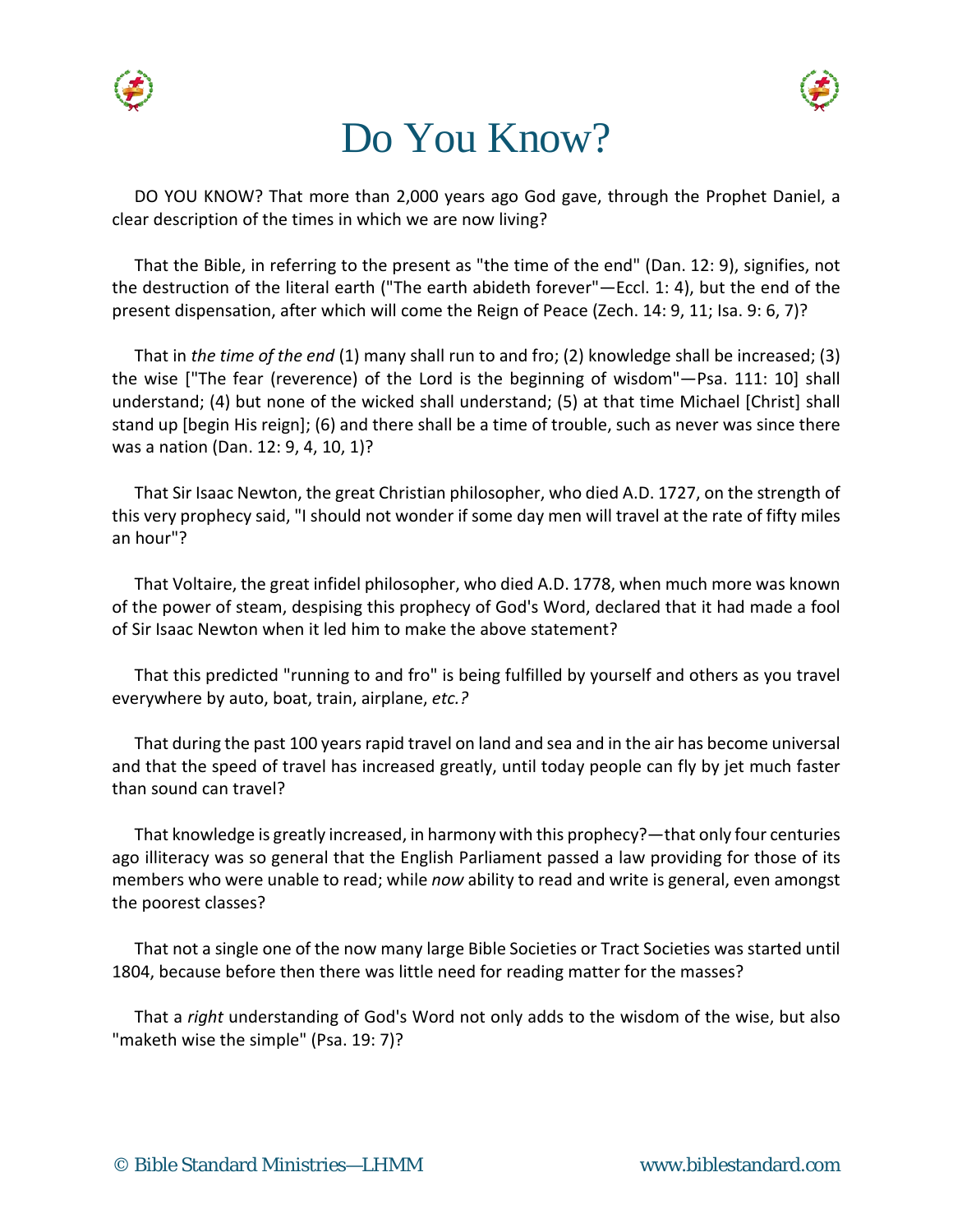That God promised that in this "time of the end" the wise [toward God—not the worldly wise] should understand the hitherto secret things of His plan and Word (1 Cor. 3: 18-20) and that "none of the wicked shall understand" (Dan. 12: 10)?

That the present *social order* is far from satisfactory to any good person—rich or poor though no human instrumentality is able to arrange for and introduce a better one?

That Christ will soon introduce a better, a perfect, social arrangement; and that He taught us to expect, watch for, and pray for that Kingdom; saying, "Pray ye,—Thy Kingdom come. Thy will be done in earth as it is in heaven"? If you have sincerely joined in this prayer, you will rejoice in the evidences that its fulfillment is at hand.

That the Millennial Age is spoken of as "The Day of Christ" (Phil. 1: 6) and that the Apostle Peter referred to it in Acts 3: 19, 21, as *"the times of restitution* of all things which God hath spoken by the mouth of all His holy prophets"?

That St. Peter there declares that these blessings will not precede, but *follow* Jesus' Second Coming?

That the prophecies and signs which now herald the Second Advent of Christ are much more distinct than those which marked His First Advent?

That the driving of the Jews out of all nations and the resettlement of many of them in Palestine is another sign of the close of the Gospel Age and that God's Kingdom is nigh at hand (Jer. 16: 14-16; Rom. 11: 25-32, 15; Luke 21: 25-32)?

That Christ's Second Advent is as different from human expectation as was His First Advent? and that His day comes upon the world *unawares* (Luke 17: 26-30; 1 Thes. 5: 2-6)?

That the *object* and *manner* of Christ's Second Coming is generally misunderstood?—that His coming, according to the Bible, means the blessing of all the families of the earth (Gen. 12: 3; 22: 16-18)?

That the Judgment Day will be a 1,000 year day, not a 24 hour day (2 Pet. 3: 7, 8)?—and that the word *judgment* implies a trial for correction as well as an evaluation and a sentence?

That the large majority of humanity has never had any trial, because they died in total ignorance of the only name given under heaven whereby they can be saved (2 Cor. 4: 4; Acts 4: 12)?

That during the world's great day of trial or judgment (the Millennium) the Church, which has been *selected* from among men, will be, with Christ, the Judges of the world (1 Cor. 6: 2)?—and that they shall be kings and priests of God and, as Abraham's seed, *bless* all the families of the earth (Rev. 20: 4; Gen. 22: 18; Gal. 3: 8, 16, 29)?

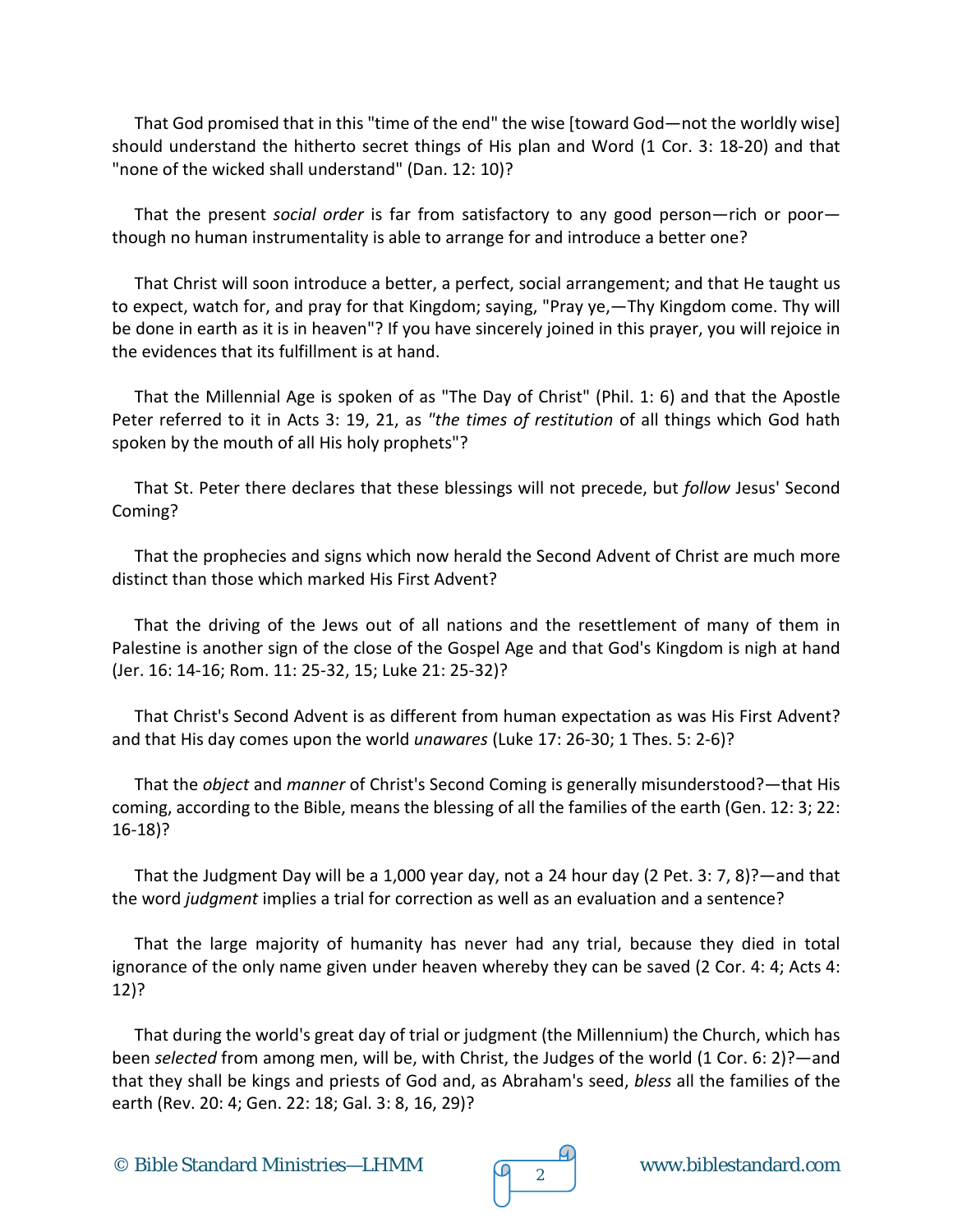That the 1,000 year Judgment Day is for the very purpose of causing the *knowledge* of the Lord to fill the whole earth as the waters cover the sea, to open the eyes of men's understanding and to unstop their ears that they may hear God's message of mercy, and see "the true Light, which lighteth *every man that cometh into the world"* (Isa. 11: 9; 35: 5; John 1: 9)?

That Jesus paid the debt—death (Rom. 6: 23)—for *all,* to secure for *all* a FULL OPPORTUNITY to gain everlasting life by faith and obedience (1 Tim. 2: 4-6; Acts 3: 22, 23)?

That Christ "is the *propitiation* [satisfaction] for our sins, and not for ours [the Church's sins] only, but *also* for the sins of the whole world" (1 John 2: 2; 1 Tim. 4: 10)?

That the Bible teaches both the doctrine of Election and the doctrine of Free Grace—the election of the Church during the Gospel Age, and free grace for the world in general in the Millennial Age? and that this harmony, of these two doctrines so long supposed to be in conflict, can be clearly shown from the Scriptures?

That we are now in the "harvest" or end (Matt. 13: 39, 40) of the Gospel Age, in which the Little Flock (Luke 12: 32) is completed?—and that God's Kingdom is being ushered in by a "great time of trouble" (war, anarchy, *etc.*—Zeph. 1: 14-18; Matt. 24: 21, 22; Jas. 5: 1-8; Heb. 12: 25-28), which will *level* society, humble pride and prepare the way for Christ's reign—"under the whole heaven" (Dan. 2: 28, 44; 7: 13, 14, 18, 22, 27)?

That although the "day of the Lord" comes as a thief and a snare upon the whole world, yet the *brethren* of Christ would not be in darkness (Luke 21: 34, 35; 1 Thes. 5: 2-6)?

That the time has come for all God's servants, all that fear (reverence) Him, both small and great, to declare the message, "The Lord God omnipotent reigneth … for the marriage of the Lamb is come, and his wife hath made herself ready" (Rev. 19: 5-7)?

That the Lamb and His Bride (the 144,000) now stand on Mount Zion (Rev. 14: 1; Ob. 1: 21) and are exercising power over the nation (Rev. 2: 26, 27); that soon the desire of all nations shall come (Haggai 2: 6-9) in the Reign of Peace, when they shall learn war no more (Isa. 2: 2-4; Micah 4: 1-4)?

That a *famine* prevails—not a famine for bread, nor for water, but for the hearing [understanding] of God's Word (Amos 8: 11)?

That many ministers preach on every other subject than the Gospel, while some of them deny the fall, the redemption and a coming restitution, so clearly taught in the Bible, and teach instead, Evolution, even denying the inspiration of the Bible?

That we can supply you helpful literature on all these subjects, which will in every case cite you, not to the creeds and opinions of fallible men, however good, but to the words of our Lord,